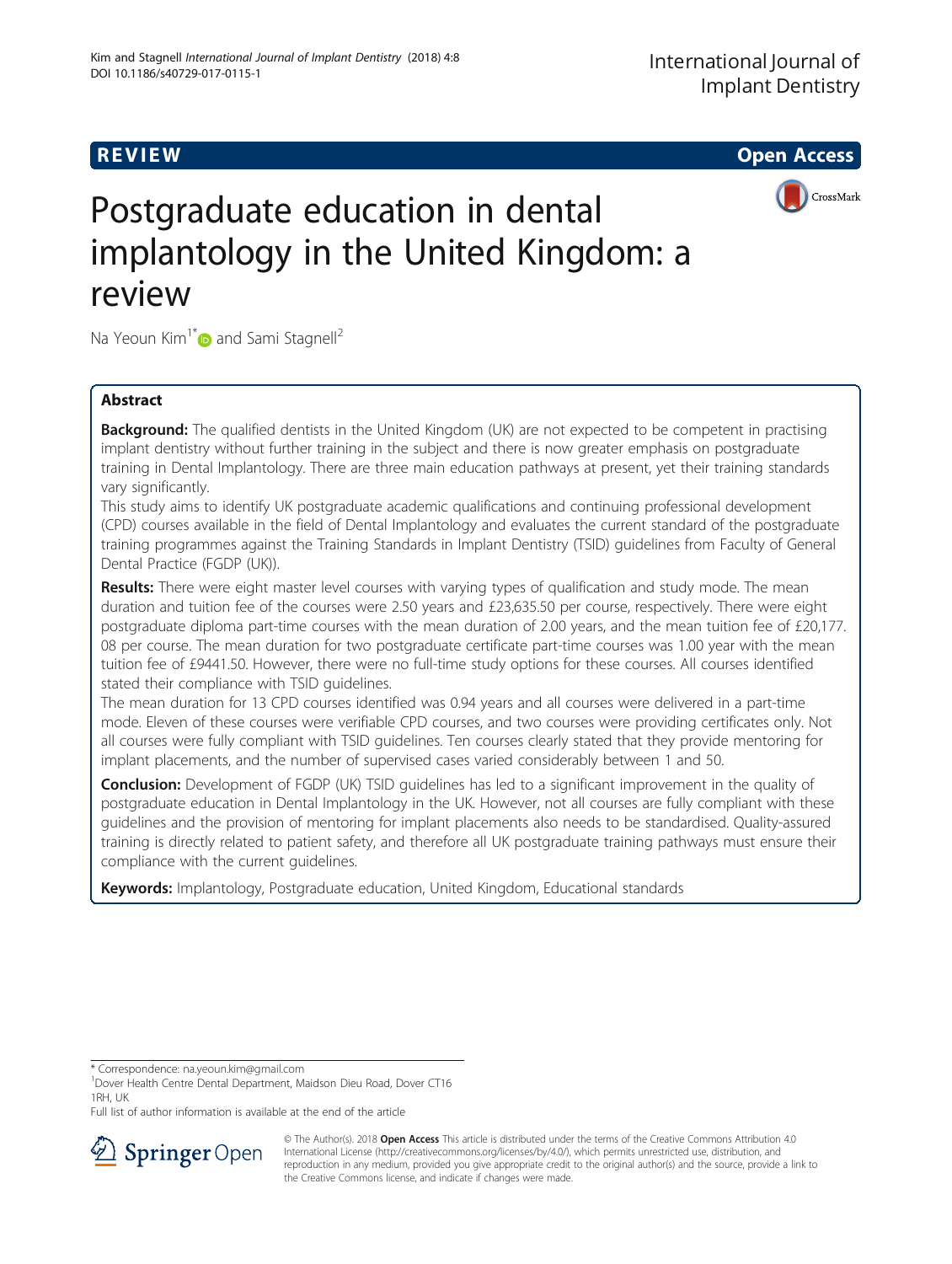## **Review**

# **Background**

The global dental implants and prosthetics market is expected to reach USD 12.32 billion by 2021, at a compound annual growth rate of 7.2% from 2016 to 2021 [[1\]](#page-5-0). Although Europe accounted for the largest share of the global dental implants and prosthetics market in 2015 [\[1](#page-5-0)], the number of implants placed per 10,000 people in the United Kingdom (UK) is significantly lower than many comparable European nations [[2](#page-5-0)]. It is believed that the UK is one of the European countries with the greatest potential for an increase in the use of dental implants [\[2](#page-5-0)], and this has been reflected by the 20–30% rapid growth of dental implant industry in the UK within the last few years [[3\]](#page-5-0).

However, this also accompanied an increase in the number of litigation cases arising from implant dentistry. According to the statistics provided by one of the largest indemnity organisations in the UK, 'implants' claims and 'implants and perio' claims accounted for 28.8 and 5.5%, respectively, based on the top 20 UK claims by value [\[4](#page-5-0)].

The 'Scope of Practice' from the General Dental Council (GDC) identifies providing dental implants as an additional skill that a dentist could develop [\[5](#page-5-0)]. The qualified general dental practitioners in the UK are not expected to be competent in practicing implant dentistry without further training in the subject, and the GDC emphasises the importance of appropriate postgraduate training prior to practicing dental implants. Dental Implantology is not recognised as a specialty in the UK [[6](#page-5-0)], and the current education pathways for the subject include:

- 1. Specialist training in a related specialty of dentistry such as periodontology and prosthodontics;
- 2. Academic qualification at a postgraduate level;
- 3. Continuing professional development (CPD) courses [[7\]](#page-5-0).

Development of Training Standards in Implant Dentistry (TSID) guidelines by Faculty of General Dental Practice (FGDP (UK)) [[8](#page-5-0)] has led to a significant improvement in the quality of postgraduate education in Dental Implantology in the UK. The latest review in 2016 states that it aims to provide a summary of the training that a reasonable dental practitioner carrying out safe implant dentistry in the UK should undertake, before embarking upon patient care in this discipline. This document is not only used by the education providers and prospective students for the postgraduate training purposes but also by the GDC when investigating the fitness to practice of dental practitioners, who have allegedly practised implant dentistry beyond the limits of their own competence.

# Aim

This article aims to evaluate the current standards of the postgraduate education in Dental Implantology in the UK by identifying all postgraduate academic qualifications and CPD courses available in the field of Dental Implantology and comparing their core modules against the FGDP (UK) TSID 2016 guidelines.

#### Method

Completion of specialist training in another field of dentistry, such as oral surgery, periodontology and prosthodontics, is a training pathway for Dental Implantology and would certainly prepare graduate dentists as competent practitioners. However, the authors felt that this pathway does not fit the purpose of this study, and hence, only the academic courses and CPD courses in Dental Implantology were considered.

#### Stage 1: Identification of courses in Dental Implantology

Academic courses Initial search for postgraduate academic courses related to Dental Implantology was carried out via Universities and Colleges Admissions Services (UCAS) website in January 2017. During the initial search, it was evident that there was a variation in the titles being used to describe the postgraduate training in Dental Implantology, and hence, several different terms were used to identify all relevant courses. The terms of search included in this study are:

- Implantology
- Dental Implantology
- Implant Dentistry
- Clinical Implant Dentistry<br>• Clinical Dentistry (Implant
- Clinical Dentistry (Implantology).

In addition to the courses that were identifiable on the UCAS website, those that were identified through online search engines and professional dental journals were also included in the study.

CPD courses The CPD courses in Dental Implantology were identified in a similar manner. The primary search was carried out via online search engines in January 2017, and those that were identified from professional dental journals were also included in the study. Any short CPD courses that did not have any practical component or lacking implant placement experience have been excluded from the analysis for this reason.

## Stage 2: Review of the core modules of identified courses

The core modules of both the identified academic courses CPD courses were compared against the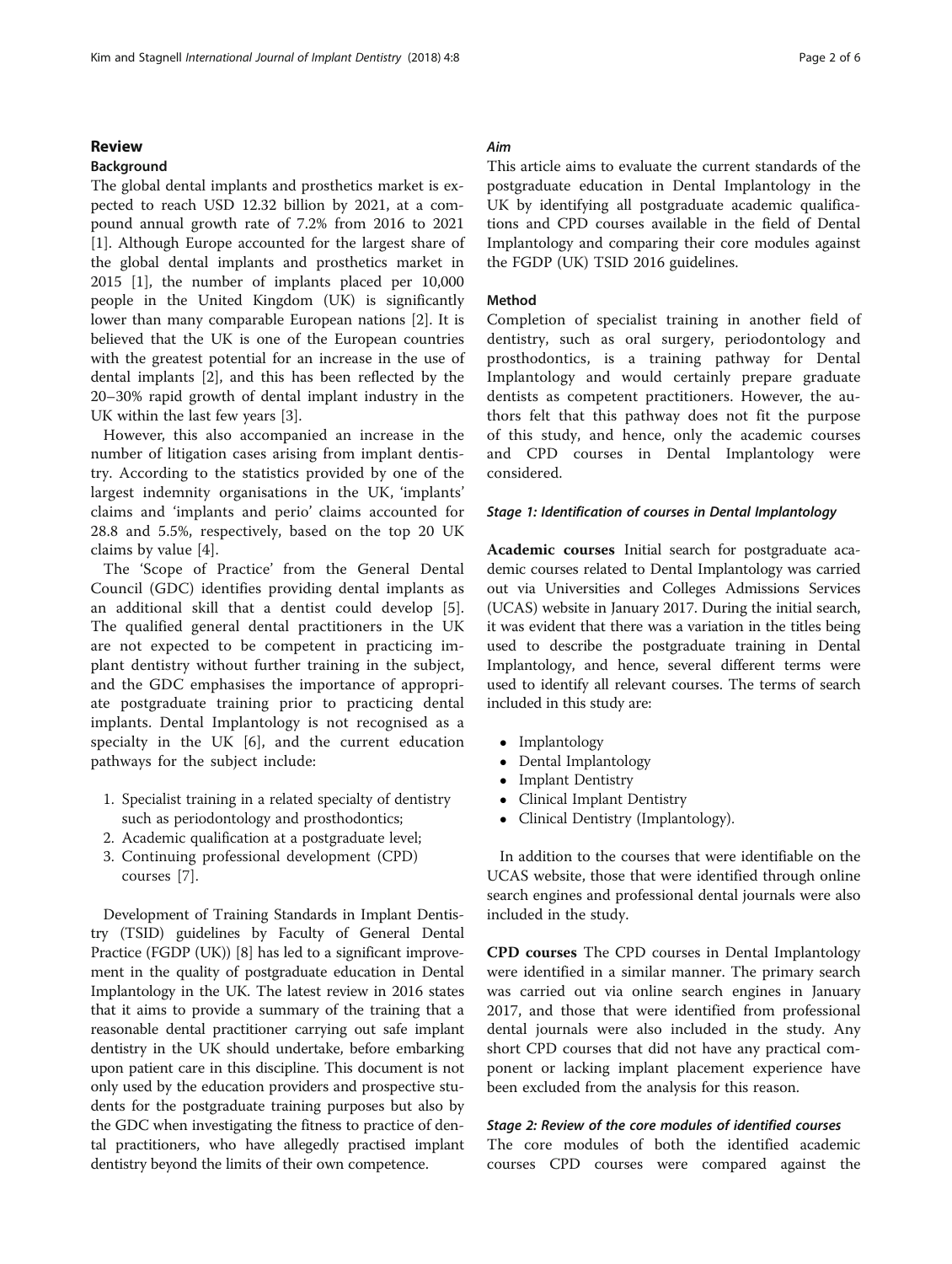standards specified in TSID 2016 guideline. The main standards from the guideline are listed in Table 1.

#### Results

## Academic courses

All the academic courses identified from this process were included in this study, and a total of 18 courses were included in the study. The list of ten dental institutions offering postgraduate academic courses in Dental Implantology is shown in Table 2.

There were eight master level courses with three full-time options and five part-time options, and the mean duration of the courses was 2.50 years. The type of the qualification varied between Master of Science (MSc), Master of Clinical Dentistry (MClin-Dent), and Master of Medical Science (MMedSci). The mean tuition fee was £23,635.50 per course. This figure refers to the tuition fee itself only and does not include any additional bench fees; the actual cost that incurs until completion of the course may therefore be greater than the figures provided.

In addition, postgraduate diploma and postgraduate certificate qualifications were also available in Dental Implantology. There were eight postgraduate diploma part-time courses with the mean duration of 2.00 years, and the mean tuition fee was £20,177.43 per course. The mean duration for two postgraduate certificate part-time courses was 1.00 year with the mean tuition fee of £9441.50. However, there were no full-time study options for these courses (Table 3).

|  | Table 1 Training standards in FGDP (UK) TSID 2016 guideline |  |  |  |
|--|-------------------------------------------------------------|--|--|--|
|  | Training Standards in Implant Dentistry, 2016               |  |  |  |

- Basic sciences: surgical anatomy, pathological process, bone defects, healing processes
- 2 Implant science: design and materials, limitations
- 3 Patient assessment and medical considerations
- 4 Case assessment and treatment planning: straightforward and complex cases
- 5 Radiographic assessment and Ionising Radiation Medical Exposure Regulations (IRMER)
- 6 Communication and informed consent
- 7 Infection control and asepsis
- 8 Soft tissue management (raising flaps and suturing)
- 9 Hard tissue management (autogenous bone augmentation, guided bone regeneration)
- 10 Pharmacological management
- 11 Surgical techniques for implant placement procedures
- 12 Implant-supported restorative procedures
- 13 Complications and their management
- 14 Long-term monitoring of implants
- 15 Record-keeping, documentation and quality assurance

Table 2 List of dental institutions offering postgraduate academic courses in Dental Implantology

| Dental institutions                     |
|-----------------------------------------|
|                                         |
| <b>BPP University</b>                   |
| Cardiff University                      |
| Edge Hill University                    |
| Faculty of General Dental Practitioners |
| Newcastle University                    |
| The City of London Dental School        |
| University of Bristol                   |
| University of Central Lancashire        |
| University of Manchester                |
| University of Sheffield                 |

The entry requirement for all postgraduate academic courses identified was also explored. All institutions required a primary qualification in dentistry and full registration with GDC. However, the minimum number of years of post-qualification clinical experience varied between institutions; six out of ten institutions required a minimum of 2 years post-qualification clinical experience, two institutions required 1-year experience, one institution did not require any, and one institution did not state whether they require any post-qualification clinical experience.

Detailed review of the core modules of identified academic courses was impossible based on the information that was available online. However, all courses stated that they were compliant with the FGDP (UK) TSID 2016 guideline and GDC requirements.

#### CPD courses

A total of 13 CPD courses were included in this study. The mean duration for CPD courses was 0.94 years, and all courses were delivered in part-time mode. The mean tuition fee per course was £7543.08. Eleven of these courses were verifiable CPD courses, and two courses were providing certificates only, which would be considered as non-verifiable CPD courses. Of 11 institutions who declared that they provide verifiable CPD courses, 10 institutions stated the exact number of CPD hours

Table 3 Summary of findings from analysis of academic courses identified

| Level of qualification   | Mean                | Study mode | Mean |                                     |
|--------------------------|---------------------|------------|------|-------------------------------------|
|                          | duration<br>(years) | FT         | PT   | tuition<br>fee-per<br>course<br>(E) |
| Masters level            | 2.50                | 3          | 5    | 23,635.50                           |
| Postgraduate diploma     | 2.00                | N/A        | 8    | 20.177.43                           |
| Postgraduate certificate | 1.00                | N/A        | V    | 9441.50                             |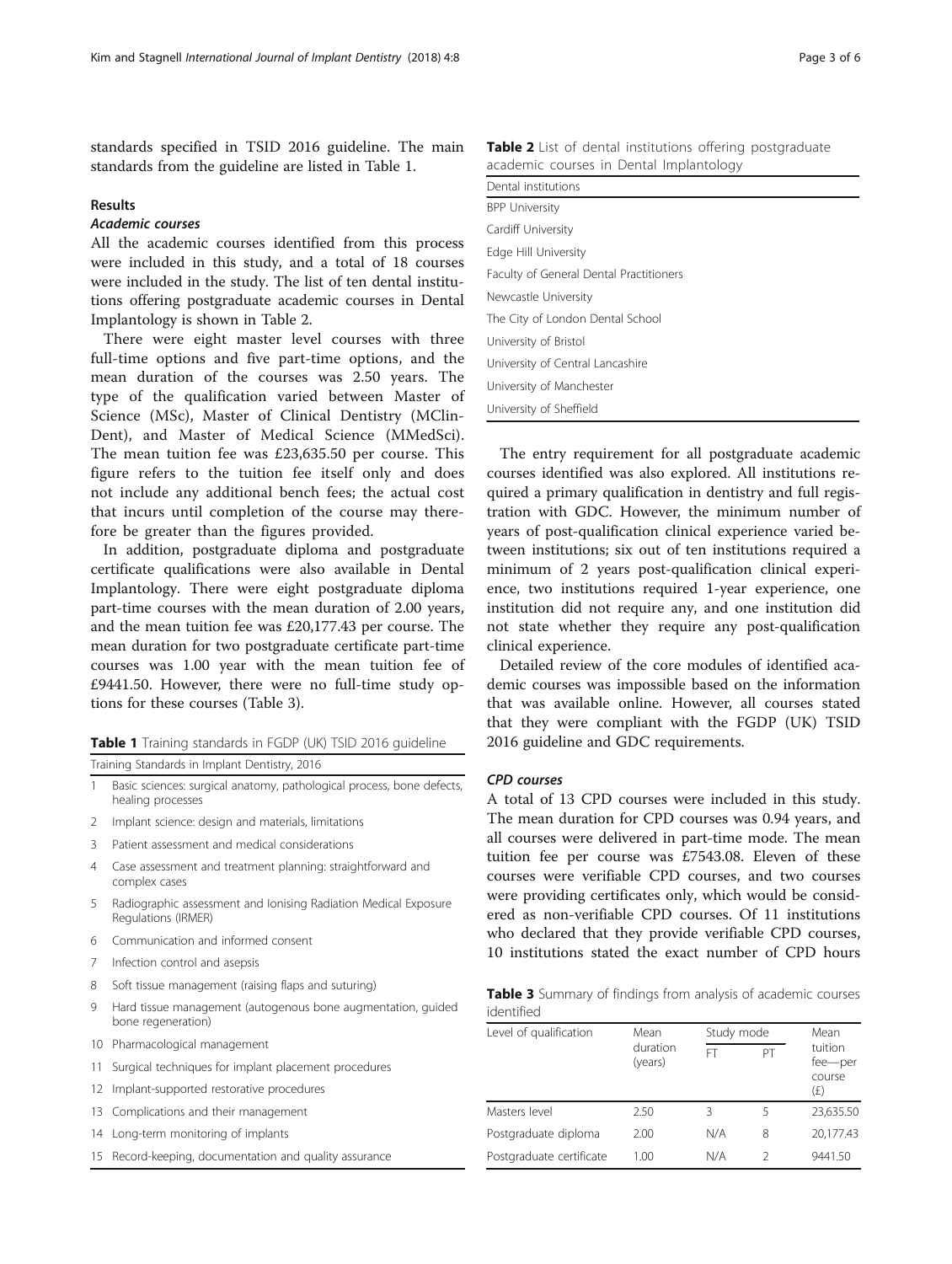delivered throughout their courses; the average number of CPD hours delivered amongst these institutions was 81.00 h (Table 4).

There were four courses that stated the number of intake in each cohort, and this varied between 4 and 24. Ten courses also provided the profiles of the trainers or mentors on their website. Ten courses clearly stated that they are able to provide mentoring for implant placements on patients; seven courses had mentoring component throughout the course and three offered it following completion of the course. Interestingly, the number of patients supervised varied significantly between 1 and 50. Of the remaining three courses, two courses did not offer any mentoring opportunities and one did not clarify this on their website.

Most of CPD courses identified had a modular learning structure of theoretical components of Dental Implantology. They typically consisted of 6 to12 study days on a monthly basis, and these sessions also covered practical components such as placement of implants on plastic jaw models. The clinical mentoring was offered in various different settings depending on the arrangement made by the provider. This included regional training centres as well as the trainee's own practice where they place an implant under supervision of accredited mentors visiting their practices.

The standards from FGDP (UK) TSID 2016 guideline covered by the identified CPD courses are summarised in Fig. [1](#page-4-0).

## Discussion

#### Limitations of the study

Due to the design of the study, the data collection was only based on the information available online or in dental journals. This inevitably carried the risk of the information being outdated or exclusion of further details that were available via other methods. This was particularly relevant when reviewing the core modules of the academic courses identified. A considerable number of courses only displayed the title of the core modules without further expansion on topics covered within each module. Hence, detailed review of the core modules and direct comparison of identified courses were impossible. This explains why the findings had to rely on statements from the institutions confirming

Table 4 Summary of findings from analysis of CPD courses identified

| Oualification                            | Duration (years) | Study mode | Mean tuition<br>fee-per<br>course $(E)$ |
|------------------------------------------|------------------|------------|-----------------------------------------|
| CPD (11 verifiable,<br>2 non-verifiable) | 0.94             | 13 PT      | 7543.08                                 |
| Average CPD hours:<br>$81.00 (n = 10)$   |                  |            |                                         |

whether or not the courses were compliant with the FGDP (UK) TSID 2016 guideline and GDC requirements.

#### Provision of dental implants in the UK

'Guidelines for selecting appropriate patients to receive treatment with dental implants: priorities for the NHS [\[9](#page-5-0)]' is a national guideline provided by the Royal College of Surgeons of England (RCS Eng) that specifies the selection criteria for National Health Service (NHS) dental implant therapy in the UK. This document details eight main groups of patients who should be prioritised for treatment with dental implants within the NHS (Table [5](#page-4-0)).

The demand for dental implants from patients outside these priority groups had to be met by the private sector and this subsequently led to an increase in the number of dental practitioners practising Dental Implantology in the recent years. According to Ucer in his article 'Educational Pathways in Implant Dentistry in the UK' [[7\]](#page-5-0), an unpublished research had shown that most dental practitioners place 20–50 implants per annum, while a small number of referral dentists place 200 to 400 yearly.

The number of specialists in periodontology and prosthodontics were 377 and 446, respectively, according to the statistics provided by the GDC. However, these figures do not include specialists in other specialties who may be practising implant dentistry, which refers to 294 restorative specialists and 734 specialist oral surgeons. Moreover, these figures are immensely underestimated in predicting the number of dental practitioners practising Dental Implantology because they do not account for those who are not on the GDC specialist register and the appropriately trained practitioners who practise Dental Implantology following completion of academic or CPD courses.

#### Need for standardisation in postgraduate education

This study revealed the variation that exists amongst the postgraduate academic and CPD courses in Dental Implantology in terms of level of qualification, duration, study mode, tuition fee, entry requirements and core modules. The level of qualification ranged from non-verifiable CPD to masters level, and the duration of courses also varied in accordance with the level of qualifications. Most of the courses were delivered in a part-time mode which demonstrates the demand for such courses by the dental practitioners who are in full-time employment. The variation in tuition fees ranged drastically between programmes with some up to four times more expensive in both academic and CPD courses.

With respect to entry requirements, most institutions required the candidates to have up to 2 years postqualification clinical experience (with no specification as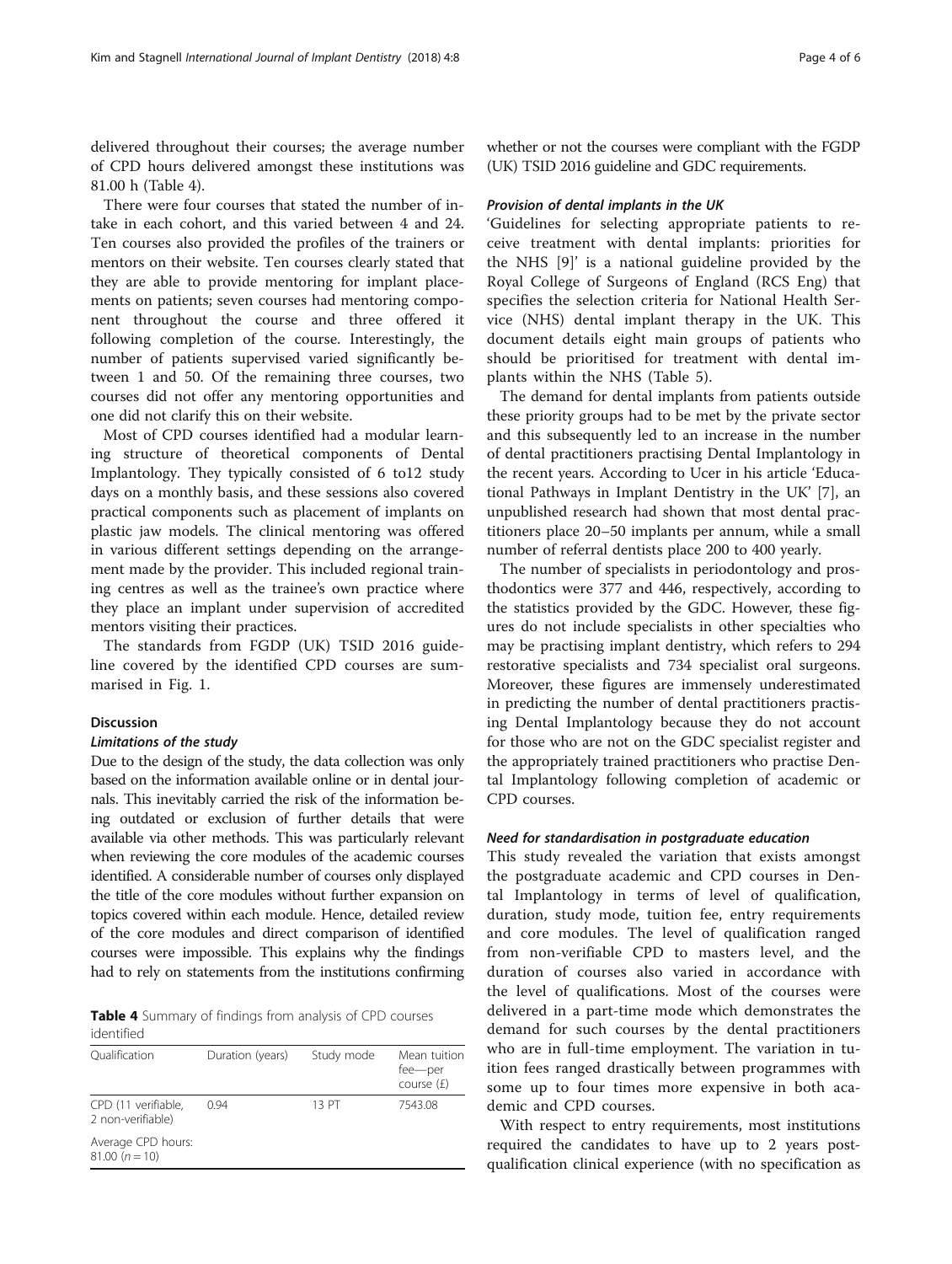<span id="page-4-0"></span>

to what experience was required), whereas the others only specified to have a primary qualification in Dentistry and registration with GDC. Some also included arrangement of professional indemnity as a part of entry requirements.

In addition, the availability of mentoring for implant placements on patients is another important factor within postgraduate education. In this study, the number of patients supervised during a CPD varied significantly from 1 patient to 50 patients. Furthermore, there were two courses that did not offer any mentoring opportunities at all. It is felt that the postgraduate courses without provision of mentoring or clinical supervision have limited benefit, and therefore, there is a need for more consistent approach to postgraduate training in the subject.

## Regulation and quality assurance of postgraduate education

The dentists who practise Dental Implantology may possess different qualifications and different level of experiences depending on the way they developed their career pathway. Although all practitioners should aim to obtain a formal postgraduate qualification in the

|  |  |  |                                                                                                                                                                                                                                   |  |  | Table 5 Selection criteria for NHS dental implant therapy |
|--|--|--|-----------------------------------------------------------------------------------------------------------------------------------------------------------------------------------------------------------------------------------|--|--|-----------------------------------------------------------|
|  |  |  | $\sigma$ . The second contract of the second contract of the second contract of the second contract of the second contract of the second contract of the second contract of the second contract of the second contract of the sec |  |  |                                                           |

| Selection criteria for NHS dental implant therapy |  |  |  |
|---------------------------------------------------|--|--|--|
|---------------------------------------------------|--|--|--|

- 1 People with congenital conditions resulting in deformed and/or missing teeth
- 2 People who have lost teeth due to trauma
- 3 People who have undergone ablative surgery for head and neck cancer
- 4 People with extraoral defects
- 5 People who are edentulous in one or both jaws
- 6 People with severe denture intolerance
- 7 People with aggressive periodontitis
- 8 People with malocclusions requiring implant-borne anchorage

subject, it has been reported that the product training organised by commercial companies, short 1 to 2 day courses (with no predetermined learning outcomes) and study club meetings were ranked as the three common forms of CPD education in implant dentistry in Europe [\[10](#page-5-0)]. Practitioners should ensure to gain appropriate level of training and work within their competencies, as inadequate training and lack of skills may endanger patient safety.

Teaching experience and formal qualifications of speakers were shown to be the most important criterion for quality assurance of the courses, and it is fundamental that more nationally or internationally accredited courses with quality teaching staff become widely available throughout the country. In addition, all courses should have clear aims and learning objectives as well as formal end-of-course assessments, and participant feedback should be obtained regularly to monitor the quality of training.

Although there is no agreed definition of a mentor and their role at present, it is the prospective learner's responsibility to check the background and calibration of the educating staff. They must ensure that the programme is well-structured with adequate amount of quality-assured mentoring available throughout the course.

Development of FGDP (UK) TSID guidelines has led to a significant improvement in the quality of postgraduate education in Dental Implantology in the UK. However, not all courses are fully compliant with these guidelines, and the provision of mentoring for implant placements also needs to be standardised. Quality-assured training is directly related to patient safety, and therefore, all UK postgraduate training pathways must ensure their compliance with the current guidelines.